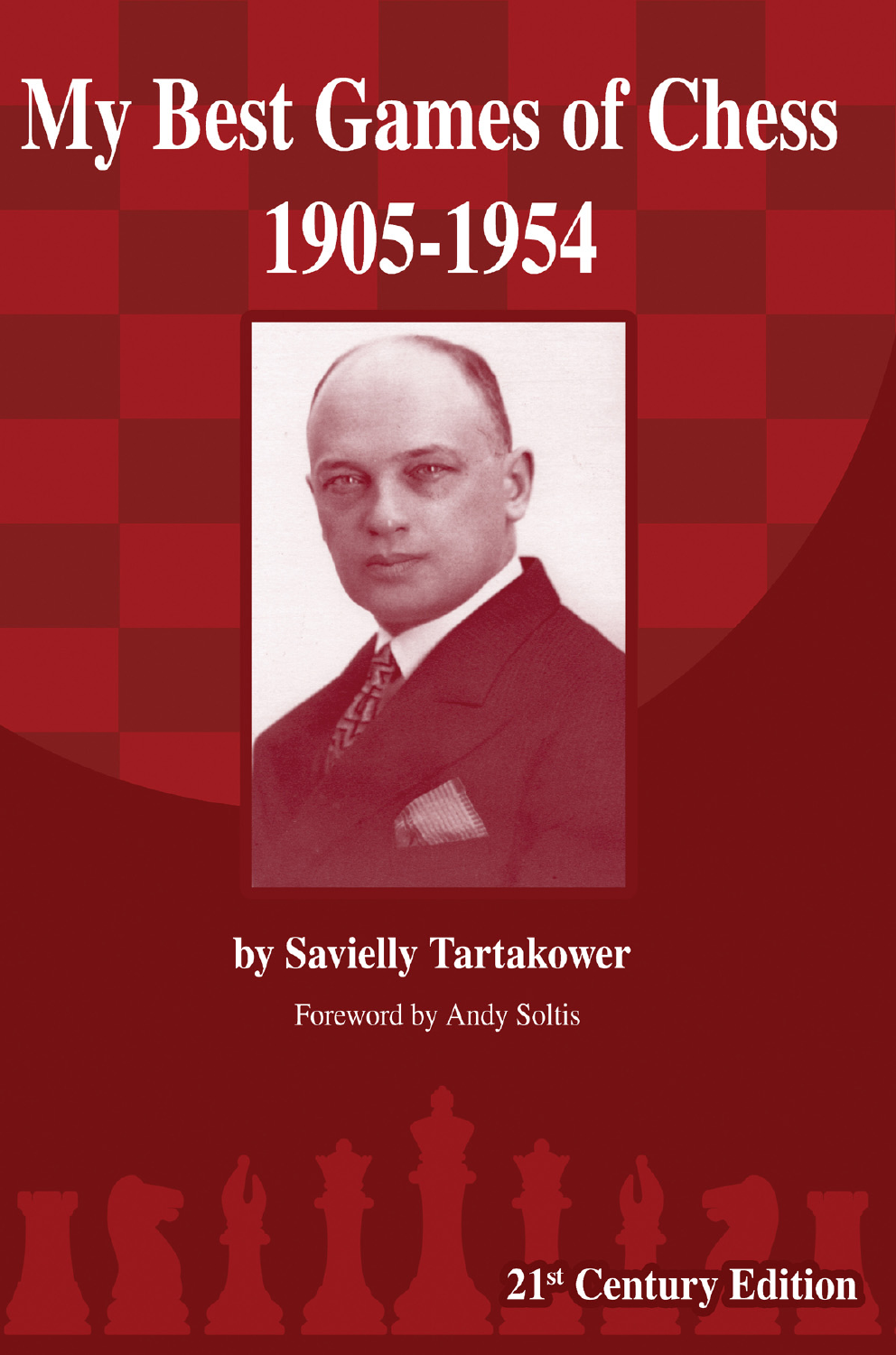# My Best Games of Chess

# 1905-1954

by

## Savielly Tartakower

Foreword by Andy Soltis



2015 Russell Enterprises, Inc. Milford, CT USA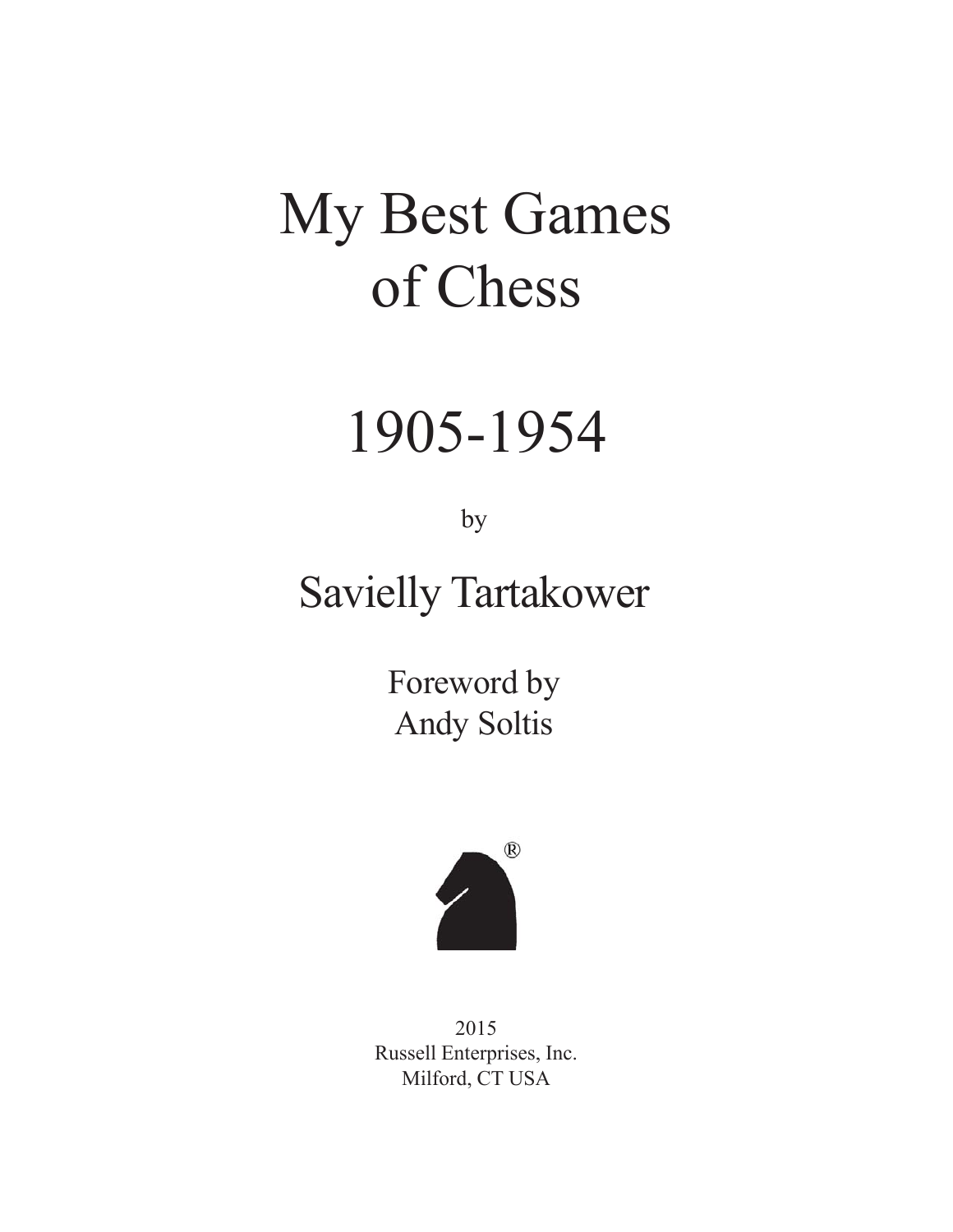#### My Best Games of Chess, 1905-1954 by Savielly Tartakower

© Copyright 2015 Russell Enterprises, Inc. and Hanon W. Russell

All Rights Reserved. No part of this book may be used, reproduced, stored in a retrieval system or transmitted in any manner or form whatsoever or by any means, electronic, electrostatic, magnetic tape, photocopying, recording or otherwise, without the express written permission from the publisher except in the case of brief quotations embodied in critical articles or reviews.

ISBN: 978-1-936490-89-9

Published by: Russell Enterprises, Inc. PO Box 3131 Milford, CT 06460 USA

http://www.russell-enterprises.com info@russell-enterprises.com

Cover design by Janel Lowrance

Editing and proofreading by Taylor Kingston, Nick Luker and Peter Kurzdorfer

Printed in the United States of America

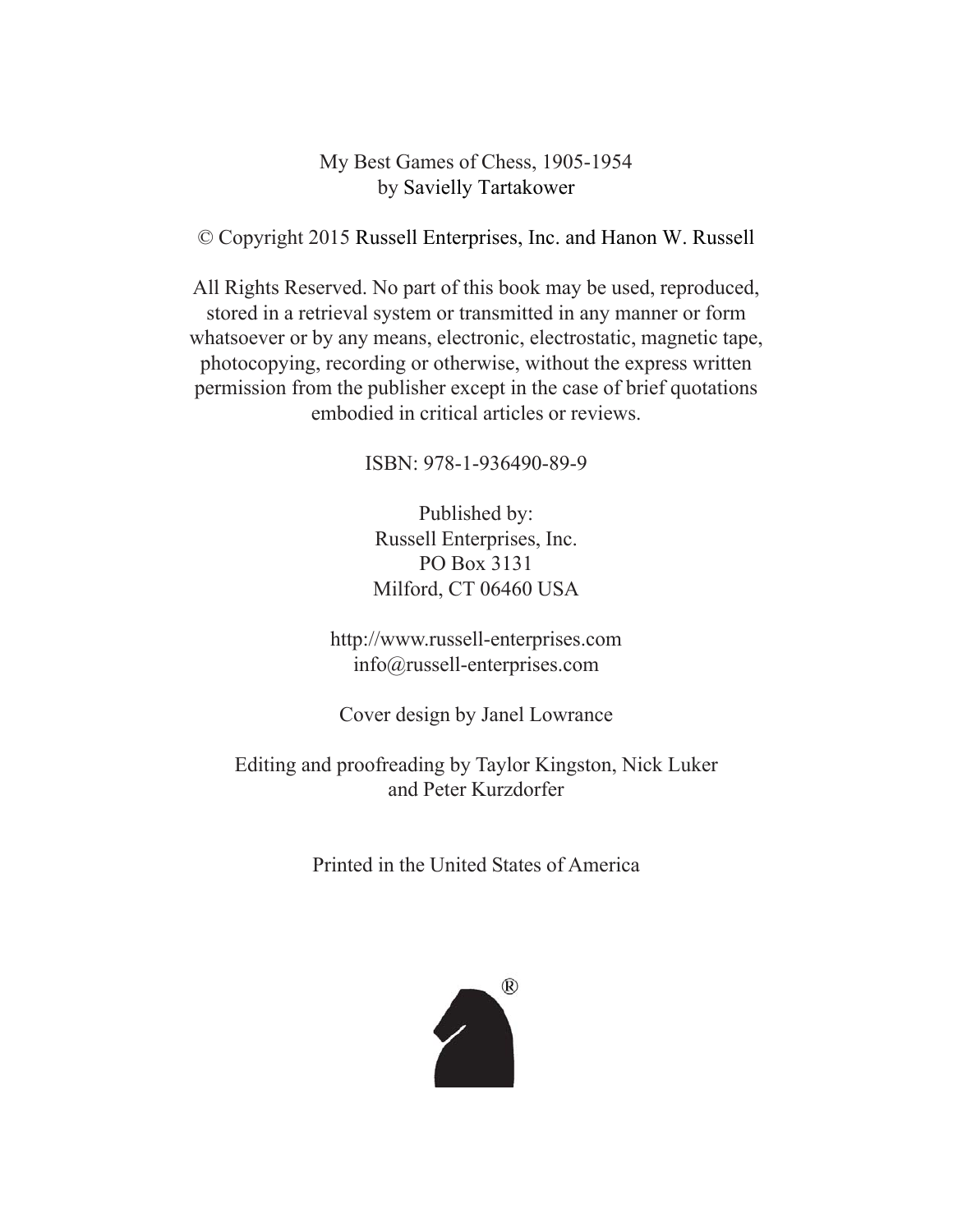### **Table of Contents**

| Editor's Preface by Taylor Kingston                        |     |  |  |  |  |  |  |  |
|------------------------------------------------------------|-----|--|--|--|--|--|--|--|
| Foreword by Andy Soltis                                    |     |  |  |  |  |  |  |  |
| Author's Preface by Savielly Tartakower                    |     |  |  |  |  |  |  |  |
| Translator's Foreword by Harry Golombek                    |     |  |  |  |  |  |  |  |
| Introduction                                               |     |  |  |  |  |  |  |  |
| Notes on My Chess Career                                   | 17  |  |  |  |  |  |  |  |
| <b>Tournament and Match Record</b>                         | 19  |  |  |  |  |  |  |  |
| Chapter I: Barmen 1905 to Vienna 1908                      | 23  |  |  |  |  |  |  |  |
| Chapter II: St. Petersburg 1909 to Vienna 1919             | 56  |  |  |  |  |  |  |  |
| Chapter III: Göteborg 1920 to London 1922                  | 98  |  |  |  |  |  |  |  |
| Chapter IV: Copenhagen 1923 to Hastings 1924/25            |     |  |  |  |  |  |  |  |
| Chapter V: Paris 1925 to Moscow 1925                       | 153 |  |  |  |  |  |  |  |
| Chapter VI: Semmering 1926 to Hastings 1926/27             | 172 |  |  |  |  |  |  |  |
| Chapter VII: Lodz 1927 to Berlin 1928                      | 196 |  |  |  |  |  |  |  |
| Chapter VIII: Scarborough 1929 to Budapest 1929            | 224 |  |  |  |  |  |  |  |
| Chapter IX: San Remo 1930 to Liège 1930                    | 241 |  |  |  |  |  |  |  |
| Chapter X: Match with Sultan Khan, 1931, to Rotterdam 1931 | 261 |  |  |  |  |  |  |  |
| Chapter XI: London 1932 to Paris 1934                      | 281 |  |  |  |  |  |  |  |
| Chapter XII: Sitges 1934 to Lodz 1935                      | 302 |  |  |  |  |  |  |  |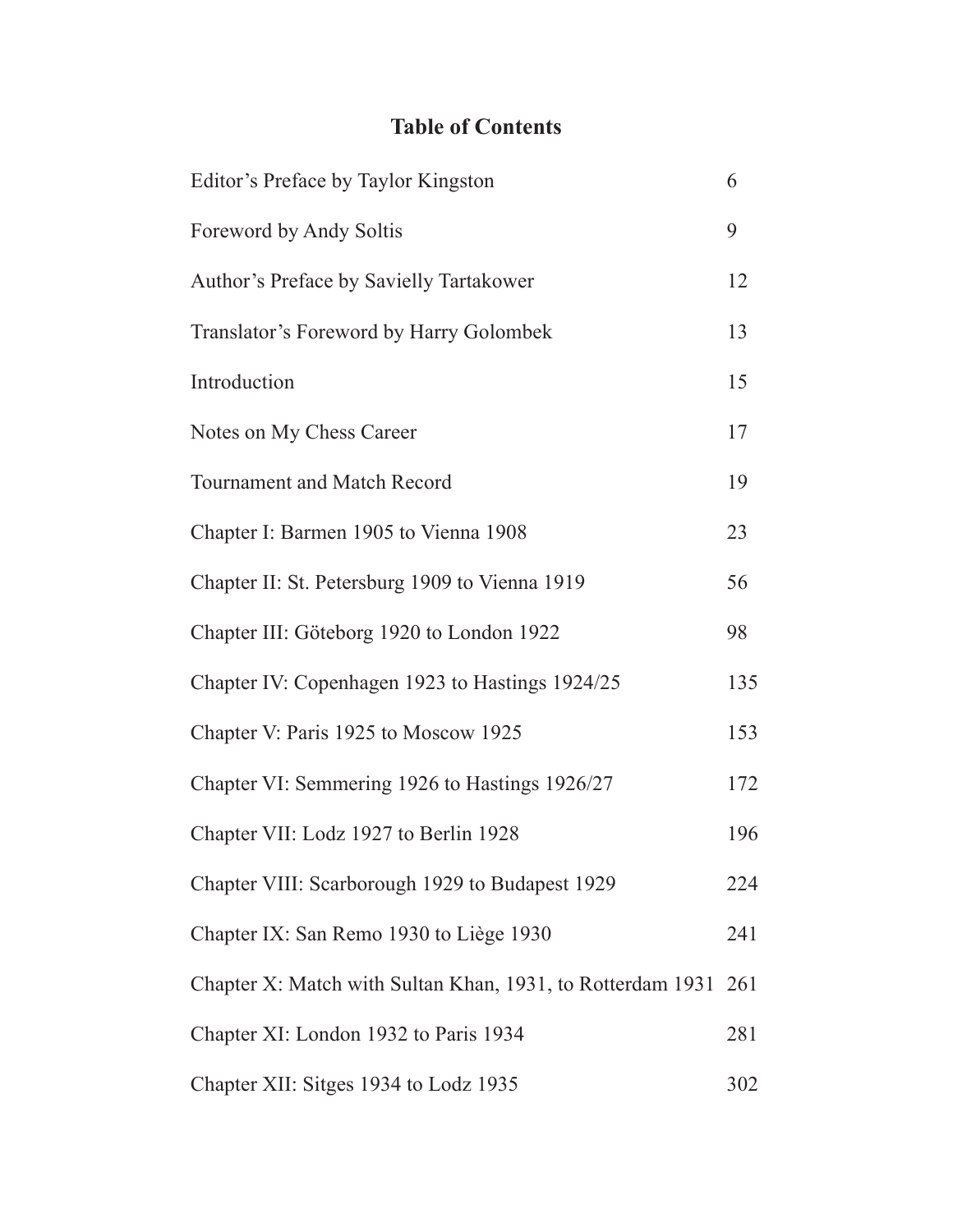### My Best Games of Chess, 1905-1954

| Chapter XIII: Hastings 1935-36 to Parnu 1937                |     |  |  |  |  |  |
|-------------------------------------------------------------|-----|--|--|--|--|--|
| Chapter XIV: Ljubljana 1938 to Paris 1940                   |     |  |  |  |  |  |
| Chapter XV: Hastings 1945-46 to Groningen 1946              |     |  |  |  |  |  |
| Chapter XVI: Hastings 1946-47 to Venice 1947                |     |  |  |  |  |  |
| Chapter XVII: Budapest 1948 to Match vs. Yugoslavia, 1950   |     |  |  |  |  |  |
| Chapter XVIII: Dubrovnik 1950 to Paris 1954                 |     |  |  |  |  |  |
| Index of Openings                                           |     |  |  |  |  |  |
| <b>ECO</b> Codes                                            | 434 |  |  |  |  |  |
| Player Index                                                | 436 |  |  |  |  |  |
| <b>Computer-assisted Supplement</b><br>(free PDF download): |     |  |  |  |  |  |

http://russell-enterprises.com/excerptsanddownloads.html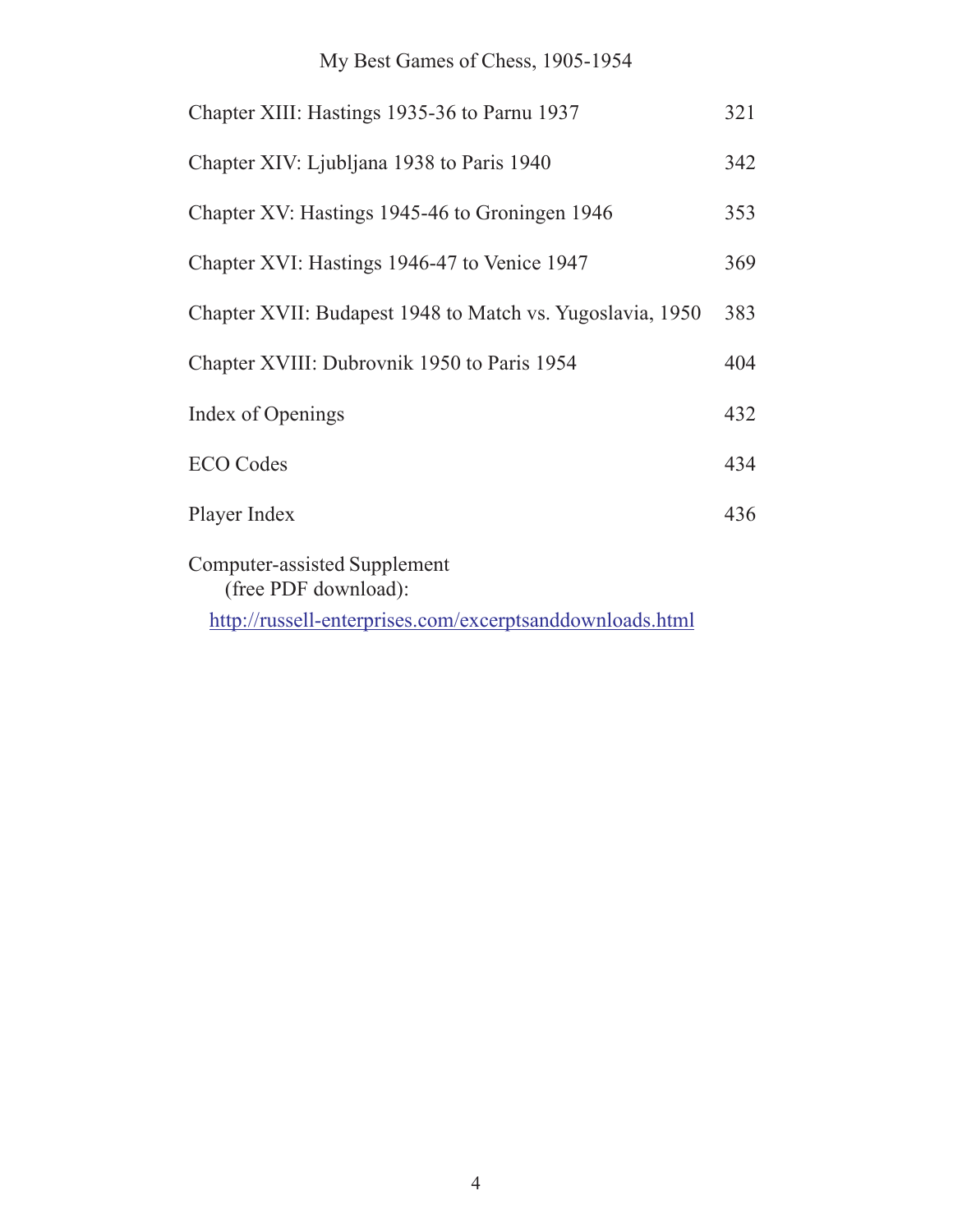

*Savielly Tartakower 1887-1956*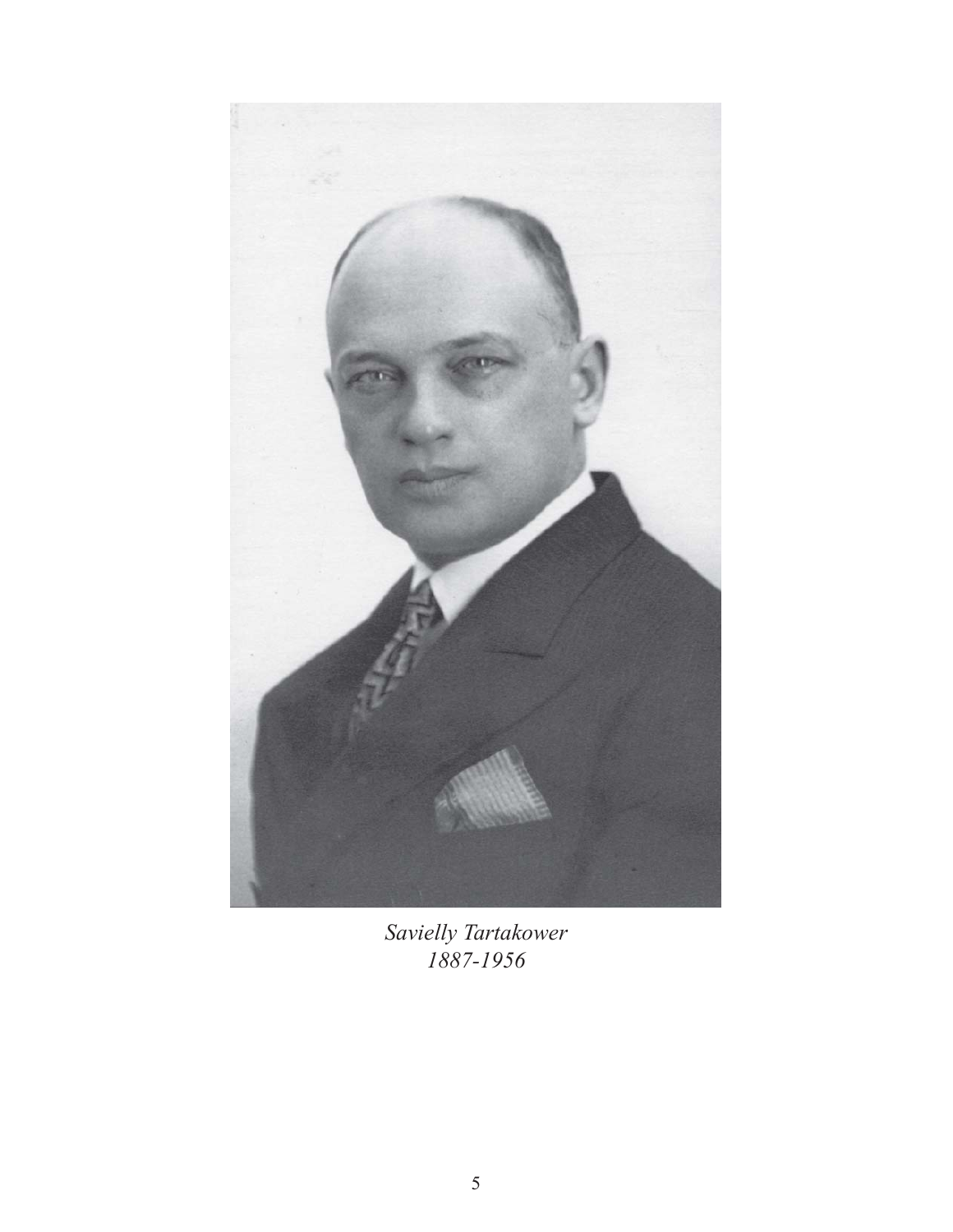#### **Editor's Preface**

*If, with the literate, I am Impelled to try an epigram, I never seek to take the credit; We all assume that Oscar said it.* - Dorothy Parker, on Oscar Wilde

To those familiar with chess history and literature, Savielly Tartakower occupies a unique place, rather analogous to Oscar Wilde, as the game's foremost wit and aphorist. His pungent observations have become so ingrained in common chess parlance that when one is used (e.g., "The winner of a chess game is he who makes the next-to-last mistake," or "Dubious, therefore playable," or "Any opening is good if its reputation is bad enough," to mention only three of many) chances are the speaker is not aware that he's quoting Tartakower.

And, on the other hand, as with Dorothy Parker's above quip about Wilde, when a bit of chess wit *is* credited, chances are it's assumed to be Tartakower's, whether it is or not. His cosmopolitan breadth of intellect, his sophisticated vocabulary, his erudite allusions, his talent for eloquence, satire, irony, paradox, epigram, and sardonic drollery make his writings among the most sparkling and enjoyable in all of chess literature, and they stand in sharp contrast to the usual dry "if … then" recitation of analytical variations so common to modern game collections.

Yet, well deserved though this widespread recognition of Tartakower's literary talent is, it has involved a certain injustice (or at least imbalance) because it has tended to overshadow his talents as a chess player. In this regard, I present myself as Exhibit A. While a half-century's immersion in chess literature has enabled me to recite from memory dozens of Tartakower witticisms and anecdotes – of course, I knew he was one of the greatest players of all time – until editing this book, I had, except for some of his losses to more famous contemporaries such as Lasker, Capablanca, and Alekhine, played through probably no more than a half-dozen of his games.

Working on this book has corrected that imbalance in my chess education. Had I realized what I was missing, it would have been corrected long ago for Tartakower's play is, if anything, more sparkling, pungent, and enjoyable than his writing. And, like his erudition, it is both broad and deep. He is capable of wild flights of tactical fantasy; see, for example, his games against Schlechter at St. Petersburg 1909 (game 16), Maróczy at Teplitz-Schönau 1922 (game 43), Lazard at Paris 1929 (game 89), Sultan Khan (11th match game, 1931; game 104) or Wood at Southsea 1949 (game 182). Yet, he was also a master of positional play, as his games against Asztalos at Budapest 1913 (game 23), Thomas at Hastings 1945-46 (game 162), and Benkner at Paris, 1953 (game 198) attest. His endgame technique was truly that of a world-class grandmaster, as demonstrated by his games against Rosselli at Semmering 1926 (game 67), Réti at Hastings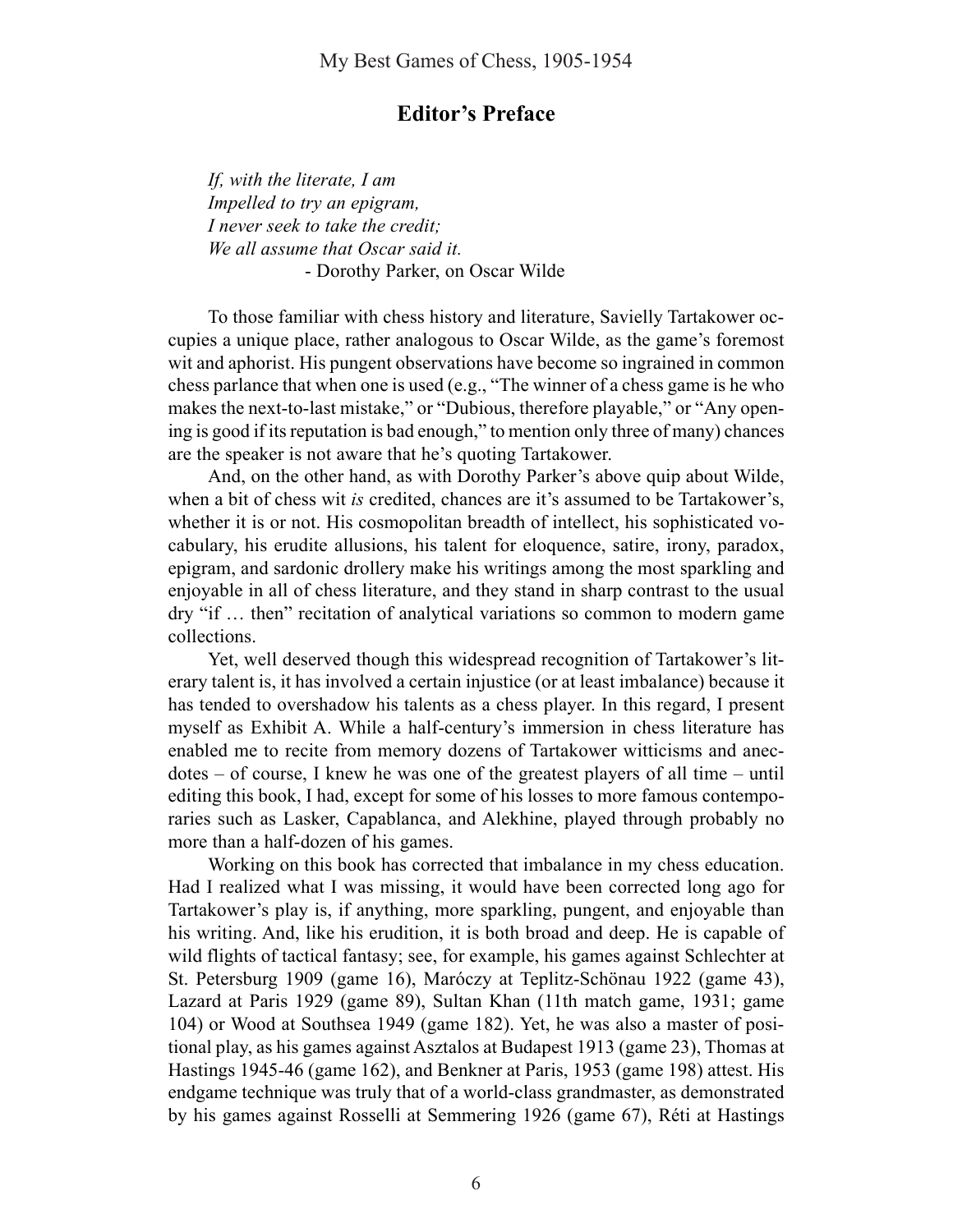1926-27 (game 74), Keres at Warsaw 1935 (game 135), and Klein (Position XXVIII); bearing special mention in this vein is his remarkable zigzag queen maneuver against Lowcki at Jurata 1937 (game 150).

He was also a master of psychology, always varying his opening and style to put his opponent off-balance. See, for example, how he discomfits Schlechter with a new twist on the Old Indian Defense (game 31), or Rubinstein with the Blumenfeld Counter-Gambit (game 45), or Tarrasch with the Nimzovitch Sicilian (game 87), or Pilnik with the Barry Attack (game 189). On the other hand, he could also neutralize over-eager ambition with solid play, as against Takacs at Budapest 1926 (game 69).

In openings, Tartakower had one of the most varied repertoires ever seen. He was as comfortable in romantic gambits (King's, Vienna, Evans, Falkbeer, etc.) as in ultra-closed lines (e.g., the Réti and Catalan Systems). He was fond of eccentric and experimental lines (e.g., the Orangutang, the Basque, 2.g3 against the both the French and Sicilian), and games 20 to 23 practically constitute a primer on Bird's Opening (1.f4). He had a well-deserved reputation as a leader of the Hypermodern movement, even coining the term and playing, besides the Réti and Catalan as White, just about every Indian Defense there is as Black, often fianchettoing both bishops with either color. Yet, he loved reviving dusty old double king pawn lines (e.g., the Ponziani, Philidor's Defense, and  $3.\triangleleft e2$  in the King's Gambit), and one of the most frequently seen openings in both volumes is the decidedly un-hypermodern Orthodox Defense of the Queen's Gambit Declined.

The games are highly instructive. The notes explain opening theory, strategic ideas, and tactics in a manner very accessible and helpful to the average player. A recurring theme throughout is *energy*. Tartakower always strove to make his pieces active, to give them scope, to keep the game alive; seeing how he does this cannot help but improve one's play.

Another recurring theme is the struggle for the center, in particular the e4 and e5-squares. Over and over, we see Tartakower striving to control them, especially in order to post a knight on e5 as White or on e4 as Black. As he says in his game against Lajos Steiner at the 1935 Warsaw Olympiad (game 136), "The art of chess is simple: You play  $\triangle$  e5 and then, sooner or later,  $\triangle \times f7$  is decisive." Of course, it's not that simple, but the complexity becomes comprehensible as one watches Tartakower's skillful handling of such knight outposts.

While modern versions of some chess classics (e.g., Capablanca's *Chess Fundamentals* or Fischer's *My 60 Memorable Games*) have suffered considerable alteration (if not harmful defacement), we have kept this edition true to the original. The main differences compared to the British editions of 1953 and 1956 are:

- Combining and collating both volumes and indices into a coherent whole
- Conversion to figurine algebraic notation from English descriptive
- Modern opening nomenclature and ECO codes
- Additional diagrams (at least twice as many as before)
- American spelling and punctuation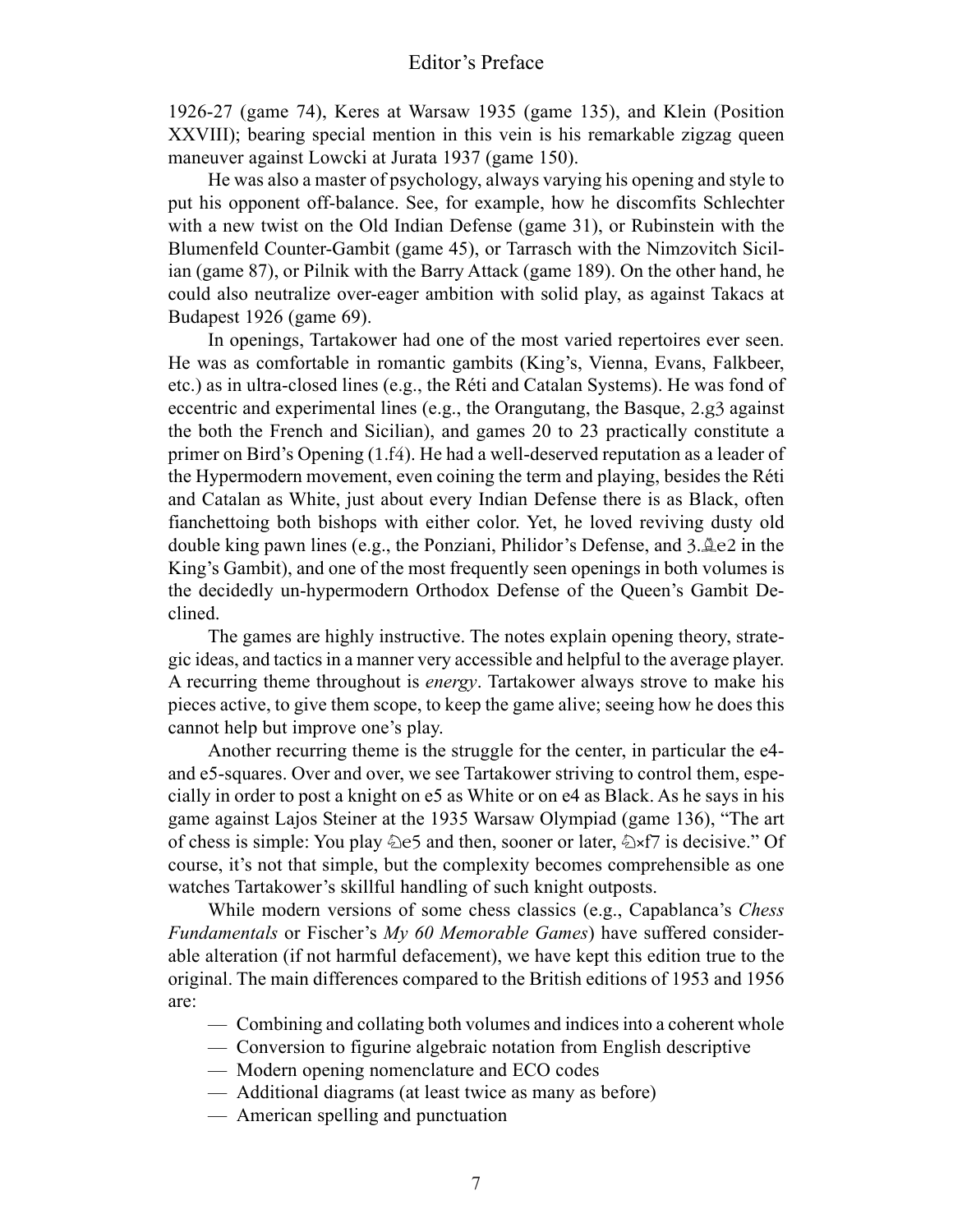— Explanations for Tartakower's Latin sayings

— Correction of typographical errors in notation and text (without, one hopes, introducing new ones!)

— Modern annotation symbols

To explain the last item, we see that the British editions used but two evaluation symbols,  $\pm$  and  $\pm$ , whereas today we have a broader range ( $\pm$ ,  $\pm$ ,  $\pm$ ,  $\pm$ ,  $\pm$ ,  $\pm$ ,  $-$ ); these have been substituted for the originals as indicated by computer analysis. Also, the British editions used "?!" and "!?" in the exact opposite of their current sense (i.e., "?!" to mean interesting and probably good, and "!?" to mean dubious and probably bad). This has been reversed.

Additionally, in the process of conversion to algebraic notation, each game was subjected to computer analysis. Since even great grandmaters, being human, make mistakes, this inevitably reveals them. These have been compiled in an analytical appendix, which the publisher is making available to all buyers of this book. It may be downloaded at: http://russell-enterprises.com/ excerptsanddownloads.html.

Along with his reputation for wit, Tartakower was also regarded as rather a cynic. If so, one could hardly blame him; losing one's parents in a pogrom and struggling to survive two world wars (in both of which he saw military service, first with Austria-Hungary and then with the Free French) could embitter anyone. He occasionally brings out a poison pen in these pages; see, for example, the sarcastic barbs aimed at Lasker in game 17, or his comments about the "Yugoslav variation" in game 64. Yet, taking the book as a whole, it is clear that whatever cynicism Tartakower felt hardly made him a misanthrope, quite the opposite. Any such tendencies were more than balanced by genuine joy: joy in life in general, and joy specifically in the thrills, beauty, infinite variety, depth, and mystery chess offers. We invite the reader to explore with him.

> Taylor Kingston San Diego November 2014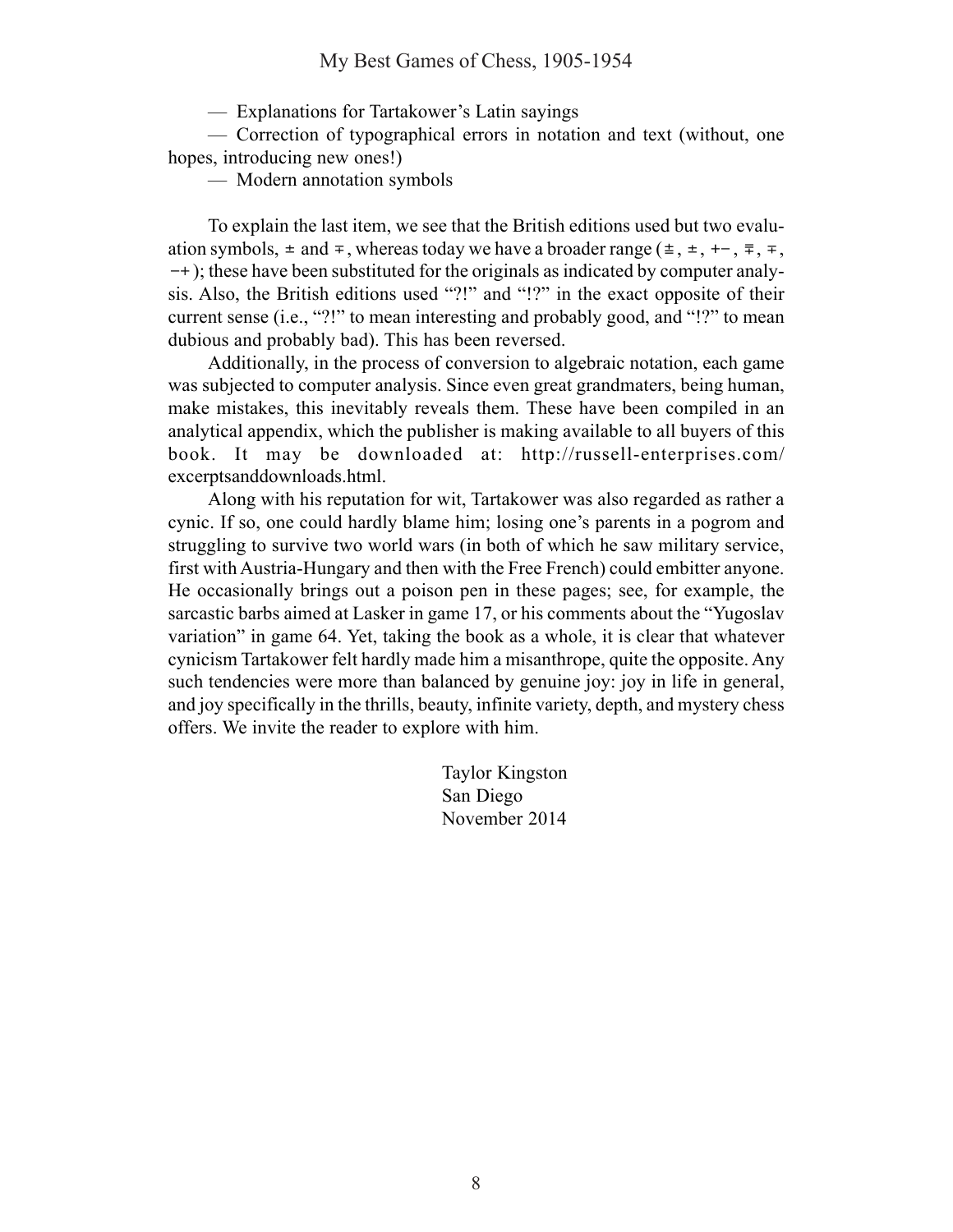With the aim of getting some compensation in the event of 22. $\&c8 \mathbb{Z} \times c8$ 23. $\&x \in S$   $\&x \in S$ , but White is not going to be content with so little!

22. **@xe4** dxe4 23. 骂fd1! f6 24. *H*b3+ *Hf8* 

If  $24...$  Af7,  $25.\Xi \times d8+$  & $\times d8$ 26. d1! 營c7 27. 營c2 真e6 28. Ed6 雪f7 29.f3 exf3 30.gxf3 a4 31. xe6! 含xe6 32. gc4+ \$f5 33. gg4 #.

All these variations, and others like them, illustrate the throes afflicting Black, and this always because of the imprisoned queen's rook.

25. **Exd8 曾xd8 26. Ed1 曾c7**  $(D)$ 



If 26... @e7, 27.2c8 (or even 27. d6) 27... @xc5 28. 2xa7 @xa7 29.b6, and Black is harassed without respite. He still has hopes of deliverance after the text move (e.g., in the event of 27. $\&c4$  a4 28. $\&c4 \& a5$ ), but this hope is cruelly deceived.

#### **27.Nd7+!**

A most disagreeable surprise, but, to tell the truth, it would be rather a surprise if such an eventuality were not possible in a situation so cramped as Black's.

#### 27...*曾×d7*

Desperation, but, if 27... $\& \times d7$ , 28.b6 營×c5 29.b×a7 營×a7 30. xd7.

#### 28. xd7  $\×$  xd7 29. ad5

Relentless pursuit. Black cannot

reply 29... $\&$ xb5 because of 30. $\&$ d6+ **\Secombediation** S<sub>1</sub>.\Sub6, attacking three enemy units at the same time. And, if  $29...$   $\degree$  e7, 30.營d6+. So,

#### **29... @e8 30. @g8+ 1-0**

For, after 30... @e7 31. @b8, the sad lot of Black's rook is accomplished.

> (43) *Maróczy – Tartakower* Teplitz-Schönau 1922 Dutch Defense [A85] *Massive Sacrifices*

"Revenge for Pistyan!" It was with this idea that I came to the tournament at Teplitz-Schönau in 1922. Indeed, my initial dash in this tournament was worthy of the utmost praise, since not only did I win the first four games, but I also found myself at the head of the table on the eve of the last round!

However, losing this last encounter to Teichmann, through playing too impetuously, I was not only outstripped by a half-point by Réti and Spielmann, but also was overhauled by Grünfeld, with whom I consequently shared third and fourth prizes.

My style at Teplitz-Schönau was a vigorous one, as is shown by the following victory, gained in the fourth round, when I was still being carried along by my initial impetus!

#### **1.d4 e6 2.c4 f5**

With this delayed Dutch Defense, Black avoids the Staunton Gambit (1.d4 f5 2.e4), but allows the adversary, if he likes, to transpose into the French Defense (1.d4 e6 2.e4).

#### **3.**Ac3 幻f6 4.a3

This little move, advocated by Steinitz in his time, prevents a counterattack by ... $\triangle 1$ b4 and prepares for eventual queen's wing operations by b4; but, on the other side, it sacrifices a quite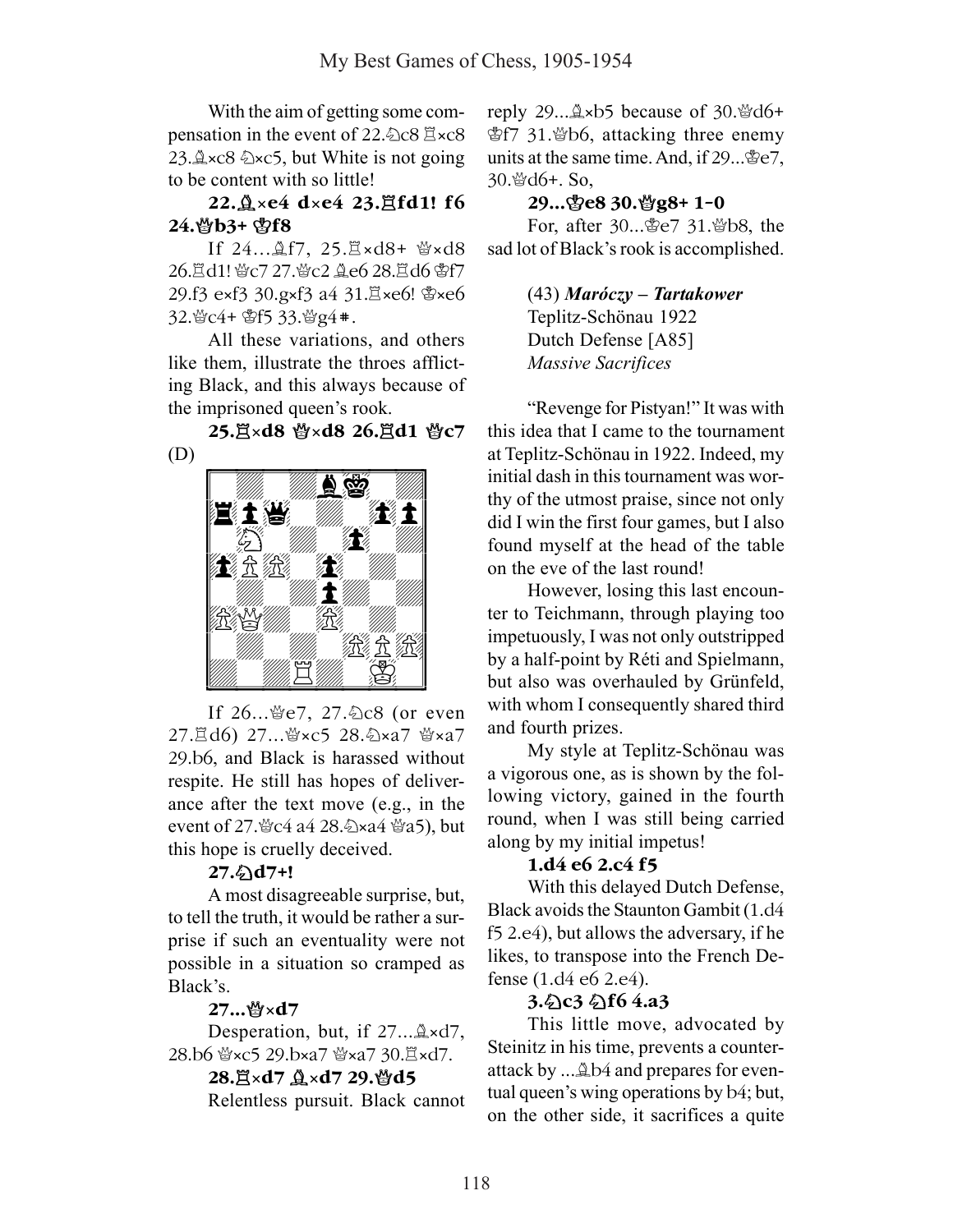#### Göteborg 1920 to London 1922

*Teplitz-Schönau 1922*

|    |               | 1             | 2             | 3             | 4             | 5             | 6             | 7             | 8             | 9             | 10            | 11            | 12            | 13            | 14            | Total          |
|----|---------------|---------------|---------------|---------------|---------------|---------------|---------------|---------------|---------------|---------------|---------------|---------------|---------------|---------------|---------------|----------------|
|    | Réti          | *             | 1             | 1             | $\frac{1}{2}$ | 1             | 1             | 1             | 1             | 0             | $\frac{1}{2}$ | 1             | 1             | 0             | 0             | 9              |
| 2  | Spielmann     | 0             | *             | $\frac{1}{2}$ | 1             | $\frac{1}{2}$ | 1             | $\frac{1}{2}$ | 1             | $\frac{1}{2}$ | 1             | $\frac{1}{2}$ | $\frac{1}{2}$ | 1             | 1             | 9              |
| 3  | Tartakower    | $\Omega$      | $\frac{1}{2}$ | *             | $\frac{1}{2}$ | 1             | 1             | 0             | 0             | 1             | 1             | 1             | 1             | 1             | $\frac{1}{2}$ | $8\frac{1}{2}$ |
| 4  | Grünfeld      | $\frac{1}{2}$ | $\mathbf{0}$  | $\frac{1}{2}$ | *             | $\frac{1}{2}$ | 1             | $\frac{1}{2}$ | $\frac{1}{2}$ | $\frac{1}{2}$ | 1             | $\frac{1}{2}$ | $\mathbf{1}$  | 1             | 1             | $8\frac{1}{2}$ |
| 5  | Rubinstein    | 0             | $\frac{1}{2}$ | 0             | $\frac{1}{2}$ | *             | 0             | 1             | $\frac{1}{2}$ | 1             | 1             | 1             | $\frac{1}{2}$ | 1             | 1             | 8              |
| 6  | Kostic        | $\Omega$      | $\Omega$      | $\Omega$      | $\Omega$      | 1             | *             | 1             | 1             | 1             | $\frac{1}{2}$ | $\frac{1}{2}$ | $\frac{1}{2}$ | $\frac{1}{2}$ | $\frac{1}{2}$ | $6\%$          |
| 7  | Teichmann     | 0             | $\frac{1}{2}$ | 1             | $\frac{1}{2}$ | 0             | $\mathbf{0}$  | *             | $\frac{1}{2}$ | $\frac{1}{2}$ | $\frac{1}{2}$ | $\frac{1}{2}$ | 1             | $\frac{1}{2}$ | $\frac{1}{2}$ | 6              |
| 8  | Treybal       | 0             | 0             | 1             | $\frac{1}{2}$ | $\frac{1}{2}$ | 0             | $\frac{1}{2}$ | *             | 1             | $\mathbf{0}$  | 1             | 0             | 1             | 0             | 5½             |
| 9  | Wolf          | 1             | $\frac{1}{2}$ | 0             | $\frac{1}{2}$ | 0             | 0             | ⅓             | 0             | *             | $\frac{1}{2}$ | $\frac{1}{2}$ | $\frac{1}{2}$ | $\frac{1}{2}$ | 1             | 5½             |
| 10 | Maróczy       | $\frac{1}{2}$ | 0             | 0             | 0             | 0             | ⅓             | $\frac{1}{2}$ | 1             | $\frac{1}{2}$ | *             | $\frac{1}{2}$ | 0             | 1             | 1             | 5½             |
| 11 | Tarrasch      | $\Omega$      | $\frac{1}{2}$ | 0             | $\frac{1}{2}$ | 0             | ⅓             | ⅓             | 0             | $\frac{1}{2}$ | $\frac{1}{2}$ | *             | 1             | $\frac{1}{2}$ | $\frac{1}{2}$ | 5              |
| 12 | Sämisch       | $\Omega$      | $\frac{1}{2}$ | $\Omega$      | $\Omega$      | $\frac{1}{2}$ | ⅓             | 0             | $\mathbf{1}$  | $\frac{1}{2}$ | 1             | $\Omega$      | $\ast$        | $\Omega$      | 1             | 5              |
| 13 | <b>Mieses</b> | 1             | 0             | $\Omega$      | $\Omega$      | 0             | ⅓             | $\frac{1}{2}$ | 0             | $\frac{1}{2}$ | 0             | $\frac{1}{2}$ | 1             | *             | 1             | 5              |
| 14 | Johner        | 1             | 0             | $\frac{1}{2}$ | $\Omega$      | $\Omega$      | $\frac{1}{2}$ | $\frac{1}{2}$ | 1             | $\Omega$      | $\Omega$      | $\frac{1}{2}$ | $\Omega$      | $\Omega$      | $\ast$        |                |

precious tempo that might have been spent in piece development.

Therefore, modern strategy advocates here 4.g3, so as to forestall Black in the occupation of the long white diagonal. More precisely, this should be played on the previous move, 1.d4 e6 2.c4 f5 3.g3, and, if 3...Bb4+, 4.Bd2 **Axd2+5.**Nxd2!, followed by 公c3 etc.; or even on the second move, 1.d4 e6 2.g3, and, if 2...f5, 3. $\&$ g2 2f6 4.2h3! **A**e7 5.0-0 etc., when White has some useful positional advantages.

#### **4...Be7**

The first strategic objective: the king's security. Also playable is 4...b6, but, if immediately 4...d5, then 5. $\&$ f4! c6 6.e3 assures White, in this premature stonewall, the advantage of successful development of his queen's bishop, whereas Black's remains shut in.

#### **5.e3 0-0 6.Bd3 d5**

To prevent the central advance 7.e4, which would follow after either 6...b6, or 6...d6. In addition, this delayed stonewall, which Black has just created, comprises many attacking ideas.

#### **7.Nf3**

If 7.2ge2, 7...c6 8.f3  $\triangle$ d6 9.c5  $\&c$ 7, and White is still unable to arrive at the e4-advance.

#### **7...c6**

The thematic  $7...\&\text{e4}$  is, as yet, premature because of 8.c×d5 e×d5 9. b3, with double attack on d5 and e4.

#### **8.0-0 公e4 9.營c2**

Pursuing a waiting policy. To the counter-stonewall 9.<sup>5</sup>e5, Black can reply  $9...\&d7$  (and not  $9...\&d6$  10.f4) 10. Axd7  $\&x$ d7 11.f3  $\&x$ c3, with a shade the advantage since White's queen wing is somewhat weakened.

#### **9...** & d6 10.b3 & d7 11. \$ b2

Full of confidence in the scientific basis of his play, White treats the game from a purely positional point of view, whereas Black regards the given position as a vast problem: Mate in 25 moves!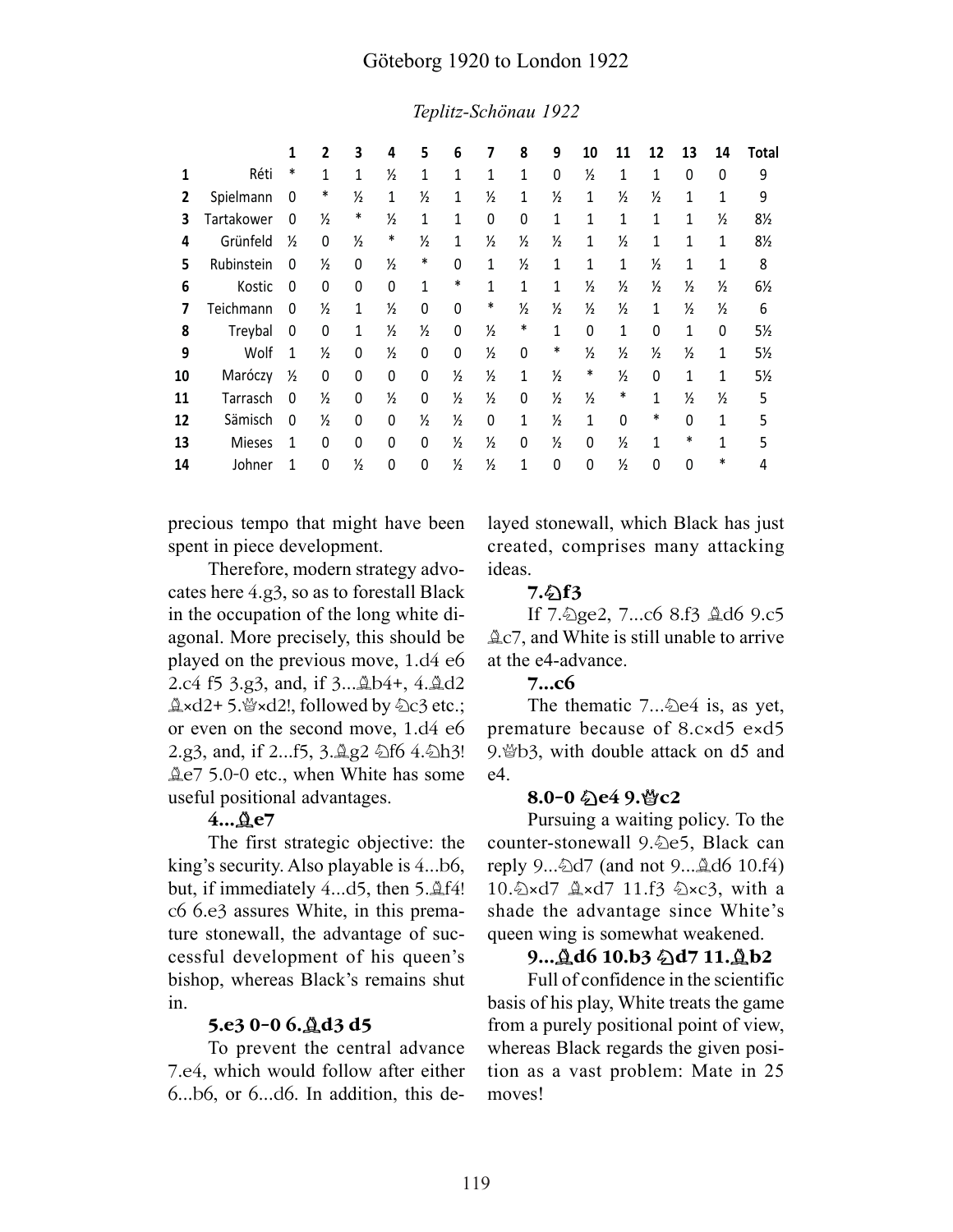#### 11...買f6 12.買fe1

With a view to clearing f1 for the king's bishop, or eventually for the f3 knight, when the royal rampart would be impregnable.

#### **12...Rh6**

Forcing the adversary to parry the immediate threat  $13...$  $\Delta \times h2 + 14$ . $\Delta \times h2$  $\mathbb{A}^{4}$ .

#### **13.g3**

White thinks he can rest content with this waiting strategy since the little text move not only meets the abovementioned threat, but also completes the plan for defense by  $\triangle$ f1-g2.

#### 13... *曾f6* 14. **\_f1**

But not 14.2d2? because of 14... 2×f2 15. \$xf2  $\Xi$ ×h2+ 16. \$g1  $(16.\text{F}3 \text{G}5) 16...\text{G}xg3$ , followed by  $...$ \\\eadh $4.$ 

#### 14...g5 15. ad1

Too many preparatory moves! The direct defense by 15. $\angle$ g2, followed by  $\triangle$ d2-f1, was in order. However, Black could reply to  $15.\text{\AA}g2$  not with  $15...\text{g}4$ (which would close the critical sector), but with  $15...$  gg6, followed by  $\ldots$   $h5$ and  $\ldots \triangle$ df6-g4, with a fierce attack.

#### 15...g4 16. $\&$ ×e4

This preliminary capture opens up another attacking line for the opponent, but it is clearly necessary for, if at once 16. $\triangle$ d2, there again follows 16... $\triangle xf2$ 17. xf2  $\Xi$ xh2+ 18.  $\angle$  g2  $\angle$  xg3+!, and Black wins.

#### $16...$ f×e4 17. $\triangle$ d2 (D)

If one casts a glance over the board, it will be observed that, at the moment, the white king has as its only real defense the bishop on f1, whereas all the other pieces are mere units or even simple spectators; but that, on the other hand, the entire black queen's wing is in an embryonic state of devel-



opment. The question that presents itself to Black is, therefore, the following: "Prepare or pillage?"

#### 17...買×h2!!

This sacrifice of a major piece without immediate, striking consequences exacted the most elaborate calculation. *Positively*, Black has to foresee if he would succeed in carrying out certain essential quiet moves (...Nf6 h5-g3 as well as ...Bd7) before the adversary can throw his rescue troops into the fight. *Negatively*, Black had to work out that a slow and methodical reinforcement of his attack (by  $17...$   $\circledcirc$  f8 and then  $\ldots \triangle 17$ ,  $\ldots \triangle 296$ ,  $\ldots \triangle 18$ ) would also allow his opponent to consolidate, e.g., 17... 2f8 18. ag2 ad7 19. 2f1 2g6 20. c3! a5 21. ad White is trying to displace the center of gravity of the struggle in the direction of the queen's wing.

#### 18.图×h2

White is, in any case, forced to accept the generous sacrifice for, if 18. Exe4, 18... \th6!, defending the rook and menacing mate.

#### 18...營×f2+ 19. gh1!

White defends himself, and not unskillfully. After 19. $\&$ g2, Black continues not with  $19...$   $\frac{10}{2} \times g^2 + 20.$   $\frac{10}{2}$  etc., nor whit 19...  $2 \times g^2 + 20$ . 雪h1 曾f6 21. ie2  $$f2 22.1 \times f2 8 \times f2 23.1 \times f1$ Qxe3 24.Qd1 etc., but, on a parallel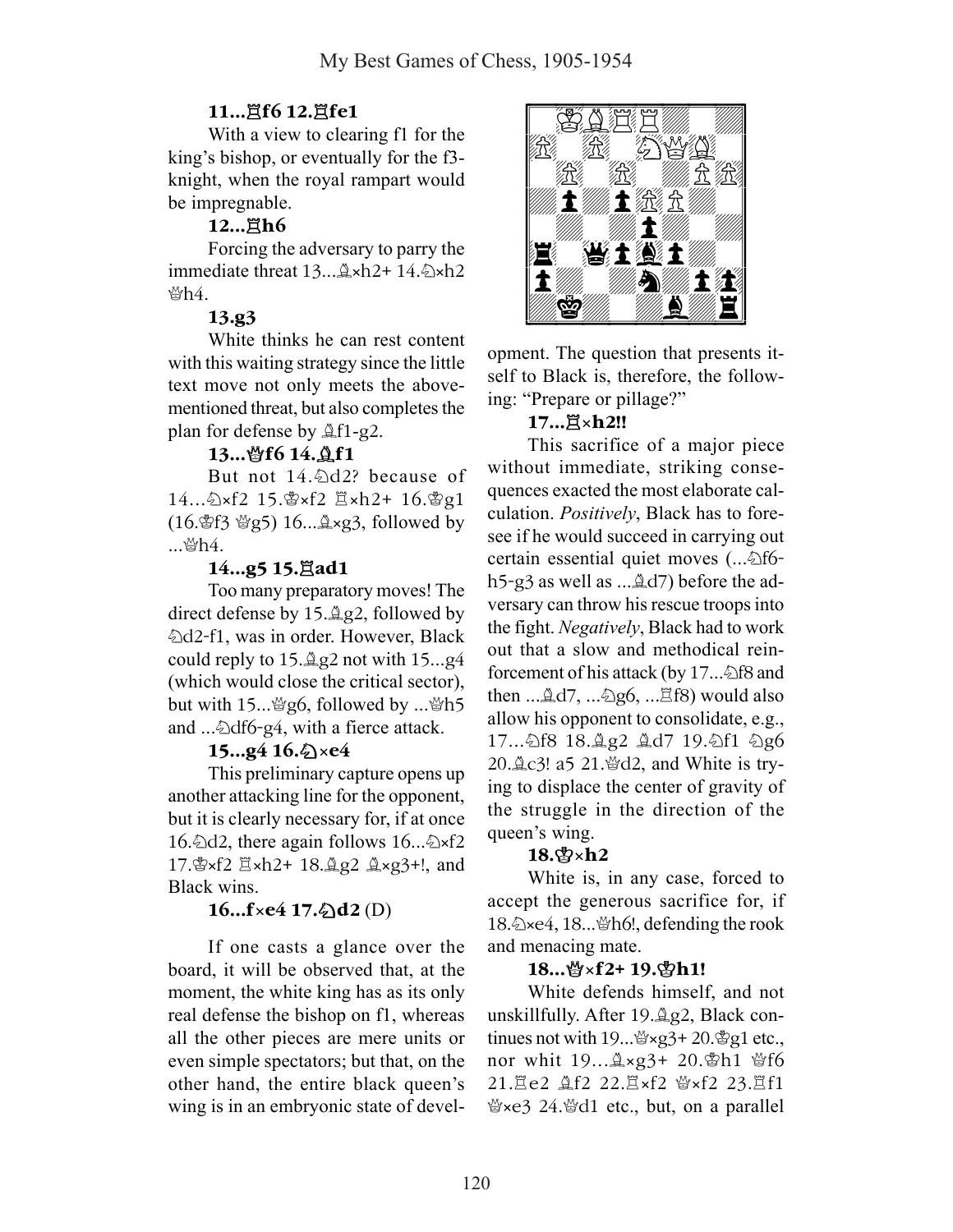with the game continuation, with a quiet move, 19... 5f6 20. 曾c3 (if 20. 公 × e4,  $20...\Delta \times g3+$ , followed by  $21...\Delta \times c2)$ 20... @xg3+ 21. @g1 @h2+ 22. @f1 2h5 23. $\triangle \times 4$  (otherwise there comes 23.... 1d7 and ... <sup>[18+]</sup> 23... d×e4 24.d5 e5 25.dxc6  $293+26.$ \$f2  $2e6$ , and Black wins.

#### 19...<sub>5</sub> f6!

The first point of the sacrifice. Since White's whole second rank of pieces remains paralyzed, Black has just sufficient time to bring his reserve troops into action. Weak would be the plausible line  $19...$ <sup>8</sup>×g3? because of  $20.6$ b1, immediately allowing the queen to come to the aid of the king.

#### 20. **Ee2 曾×g3 21.** 公b1

Or 21.營c3 2h5 22. g2 營h4+ 23. g1 2g3 24. Eh2 @g5 25. Ef2 2f5, with winning and decisive threats.

21...<sub>2</sub>h5

And not 21... 營h4+ 22. Eh2. **22.**曾d2

This defends the e-pawn and intends 23.營e1.

22... **Ad7!** (D)



The second point, consisting once again in a quiet move. Not good enough is  $22...\cong f3+$  (or  $...\cong h4+$ ), on account of  $23.\$ g1.

#### **23.Rf2**

To prevent the enemy rook from occupying this file. If  $23.$  \eefter 23, \eefter 1, then not

23... $\mathbb{E}$  f8 (because of 24. $\mathbb{Q}$ d2), but 23... 曾f3+ 24. 旦g2 營h3+ (if 24... 鱼g3, 25. 2d2!) 25. 曾g1 耳f8 26. 2d2 鼻g3  $(26...\&g3$ ? can be mastered by 27. $E$ h2, and  $26...$  $15$  by  $27.$   $\&$  xf3 exf3  $28.$   $12c2)$ 27. xg3 營×g3 + 28. 營×g3 2×g3 29. c3 公f5 30.  $\Xi$ e1 h5, and the united passed pawns are worth more than the piece.

#### **23...窗h4+ 24.窗g1**

Or 24. h2 鱼×h2 25. 含×h2 曾g5!, with continued pressure.

#### **24...Bg3!**

The beginning of harvest time. Much less convincing is  $24...\text{log}3$  (because of 25. $\Xi$ h2!), and so too is 24...g3 (because of  $25.\overline{\mathbb{E}}g(2)$ .

#### **25.Bc3**

White is already forced to throw some ballast overboard. Indeed, if 25. g2, 25... 旦f8 26. 曾e2 旦f3 27. gc3  $\triangle$ d6 28. $\triangle$ e1 (otherwise, 28... $\triangle$ h3) 28...g3 29. $\text{\&}$ d2  $\text{\&}$ g4, followed by ... $\triangle$ g7-f5, and wins. The best way of giving up the exchange lies, however, in  $25.\Xi$ h2, so as to finish, eventually, with 25...  $\& \times h2 + 26$ .  $\& \times h2 + ?$ 27. h2 耳f8 28. g2 耳f2 29. 耳d2, in an endgame with somewhat nebulous chances.

**25...Bxf2+ 26.Qxf2 g3 27.營g2 罝f8** (D)



At length, it can be said that Black's development is more or less